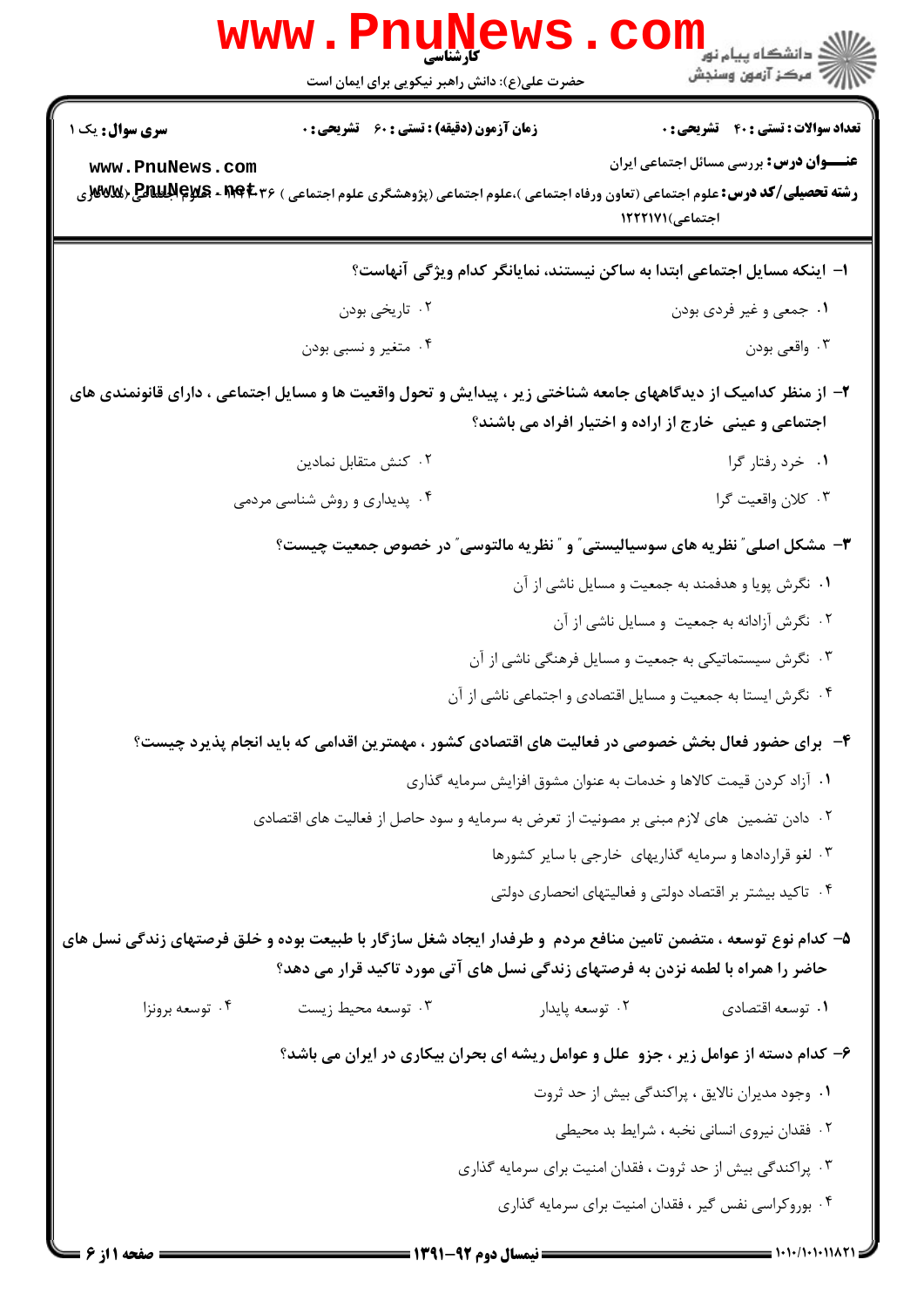|                                                                            |                 | حضرت علی(ع): دانش راهبر نیکویی برای ایمان است                                                                                                        |                        |
|----------------------------------------------------------------------------|-----------------|------------------------------------------------------------------------------------------------------------------------------------------------------|------------------------|
| <b>تعداد سوالات : تستی : 40 - تشریحی : 0</b>                               |                 | <b>زمان آزمون (دقیقه) : تستی : 60 ٪ تشریحی : 0</b>                                                                                                   | <b>سری سوال : ۱ یک</b> |
| <b>عنـــوان درس:</b> بررسی مسائل اجتماعی ایران                             | اجتماعی)۱۲۲۲۱۷۱ | <b>رشته تحصیلی/کد درس:</b> علوم اجتماعی (تعاون ورفاه اجتماعی )،علوم اجتماعی (پژوهشگری علوم اجتماعی ) <b>۱۹۴۴۰۰ MWX + RAUA (Byys &amp; A) و WW</b> X) | www.PnuNews.com        |
| ٧– هزينه فرصت آموزشي ،تابع كدام گزينه است؟                                 |                 |                                                                                                                                                      |                        |
| ۰۱ میزان تورم اقتصادی                                                      |                 | ۰۲ درصد با سوادان                                                                                                                                    |                        |
| ٠٣ ميزان بيكاري فارغ التحصيلان دبيرستاني                                   |                 | ۰۴ درصد بی سوادان                                                                                                                                    |                        |
|                                                                            |                 | ٨− به نظر زيمل فرايندهايي نظير ″ تقسيم كار فزاينده″ و ″عقلانيت مفرط″ سبب پيدايش كدام پديده اجتماعي مي گردد؟                                          |                        |
| ۰۱ دلزدگی اجتماعی                                                          | ۰۲ تراکم فیزیکی | ۰۳ تراکم اخلاقی                                                                                                                                      | ۰۴ جامعه مدنی          |
| ۹- به اعتقاد ″ بوردیو″ کدام نوع سرمایه به شکل اصالت و شهرت نهادینه می شود؟ |                 |                                                                                                                                                      |                        |
| ۰۱ انسانی                                                                  | ۰۲ فرهنگی       | ۰۳ اجتماعی                                                                                                                                           | ۰۴ اقتصادی             |
| دموکراسی بهتر و توسعه اقتصادی شده است؟                                     |                 | ∙ا− طبق تحقیقات انجام شده توسط پوتنام، وجود چه نوع رابطه ای در بین مردم مناطق شمالی ایتالیا، سبب پیدایش                                              |                        |
| ٠١. روابط دايره وار                                                        | ۰۲ روابط هرمی   | ۰۳ روابط افقی                                                                                                                                        | ۰۴ روابط عمودی         |
| 1۱- پوتنام برای سنجش سرمایه اجتماعی از چه سنجه هایی استفاده کرد؟           |                 |                                                                                                                                                      |                        |
| ۰۱ صراحت و صداقت                                                           |                 | ۰۲ مشارکت انجمنی و اعتماد                                                                                                                            |                        |
| ۰۳ اعتماد و اطمينان                                                        |                 | ۰۴ اعتماد نمادی و اعتماد تخصصی                                                                                                                       |                        |
|                                                                            |                 | ۱۲- نخستین گرایش کلاسیک نسبت به سنت و مدرنیته توسط کدام مکتب صورت گرفته است؟                                                                         |                        |
| ۰۱ تطورگرایی                                                               | ۰۲ مبادله       | ۰۳ کنش متقابل                                                                                                                                        | ۰۴ فمینیسم             |
|                                                                            |                 | ۱۳- بر اساس نظریه بی سازمانی اجتماعی ،توانایی نظام همسایگی برای کنترل جرم به چه چیز بستگی دارد؟                                                      |                        |
| ٠١. اقدامات دولت                                                           |                 | ۰۲ سطح کنترل اجتماعی رسمی                                                                                                                            |                        |
| ۰۳ سطح کنترل اجتماعی غیررسمی                                               |                 | ۰۴ میزان سازمان اجتماعی                                                                                                                              |                        |
| ایجاد می کند؟                                                              |                 | ۱۴- کدام نظریه ، جهان را بیش از هر چیز در مفهوم یک بازار بزرگ تعبیر می کند که مبادلاتی نابرابر میان مرکز و پیرامون                                   |                        |
| ۰۱ وابستگی                                                                 | ۰۲ مدرنیزاسیون  | ۰۳ نظام جهانی                                                                                                                                        | ۰۴ نوسازی              |
| ۱۵– کدام گزینه زیر در خصوص مدل بوروکراسی یا ساختار اداری ایران صحیح است؟   |                 |                                                                                                                                                      |                        |
| ۰۱ از بوروکراسی انگلستان و آلمان اقتباس شده است                            |                 | ۰۲ از بوروکراسی فرانسه و انگلستان اقتباس شده است                                                                                                     |                        |
| ۰۳ از بوروکراسی فرانسه و بلژیک اقتباس شده است                              |                 | ۰۴ از بوروكراسي فرانسه و المان اقتباس شده است                                                                                                        |                        |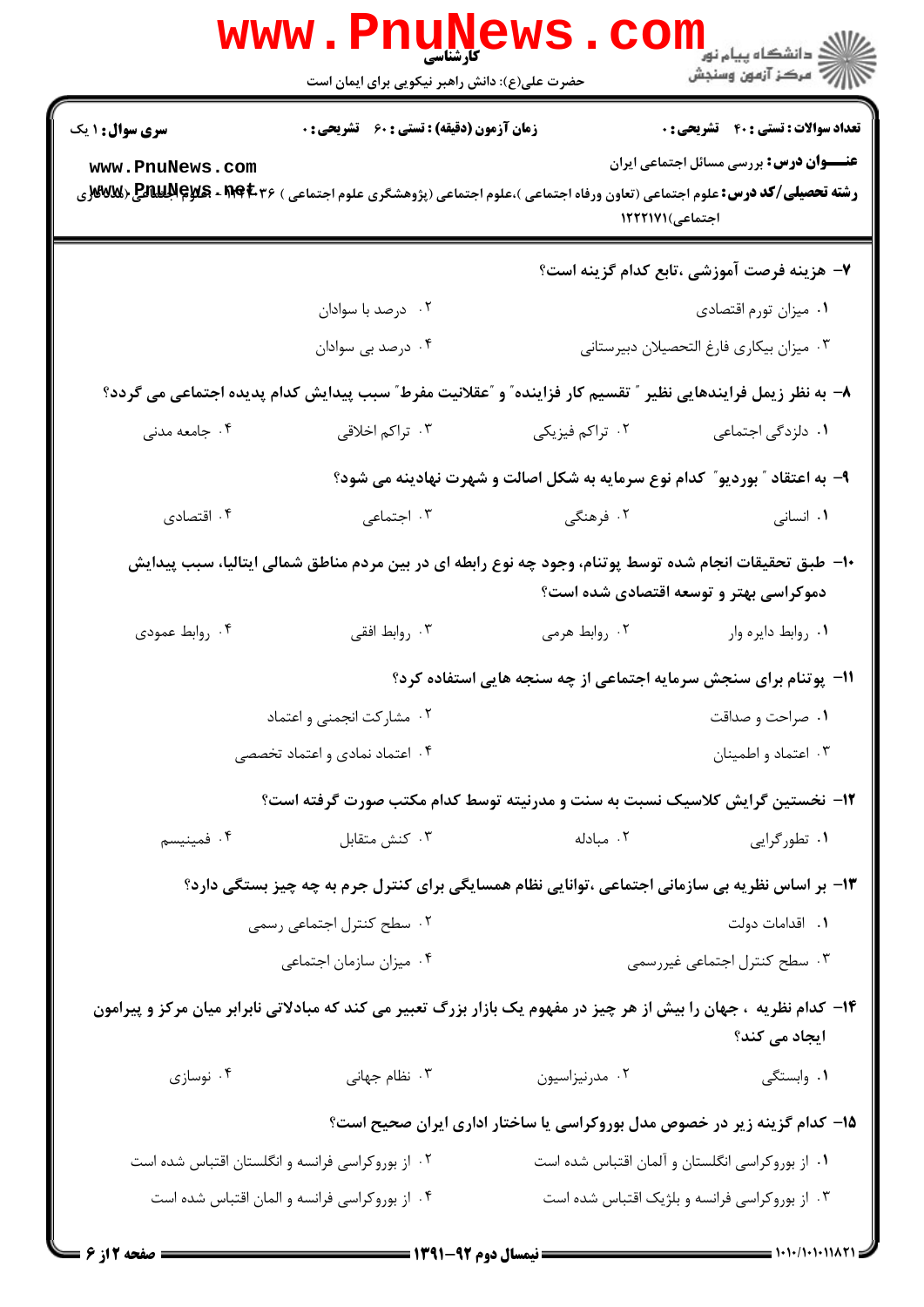|                                                                                                                               | WWW . FI<br>حضرت علی(ع): دانش راهبر نیکویی برای ایمان است                                         |                                                                                            | ڪ دانشڪاه پيا <sub>م</sub> نور<br><mark>ر</mark> 7 مرڪز آزمون وسنڊش                                                                                                                                                 |  |  |
|-------------------------------------------------------------------------------------------------------------------------------|---------------------------------------------------------------------------------------------------|--------------------------------------------------------------------------------------------|---------------------------------------------------------------------------------------------------------------------------------------------------------------------------------------------------------------------|--|--|
| سری سوال: ۱ یک                                                                                                                | <b>زمان آزمون (دقیقه) : تستی : 60 ٪ تشریحی : 0</b>                                                |                                                                                            | <b>تعداد سوالات : تستی : 40 قشریحی : 0</b>                                                                                                                                                                          |  |  |
| www.PnuNews.com                                                                                                               |                                                                                                   |                                                                                            | <b>عنـــوان درس:</b> بررسی مسائل اجتماعی ایران<br><b>رشته تحصیلی/کد درس:</b> علوم اجتماعی (تعاون ورفاه اجتماعی )،علوم اجتماعی (پژوهشگری علوم اجتماعی ) <b>۱۹۹۴۰۰ MWX × HPVF (PANJA</b> R) (WWXزی<br>اجتماعی)۱۲۲۲۱۷۱ |  |  |
|                                                                                                                               |                                                                                                   |                                                                                            | ۱۶- ماکس وبر، چه چیزی را ویژگی برجسته جامعه مدرن می داند؟                                                                                                                                                           |  |  |
| ۰۴ ارزشی کردن                                                                                                                 | ۰۳ تجدد زدایی                                                                                     | ۰۲ دموکرات بودن                                                                            | ۰۱ عقلان <sub>ی</sub> کردن                                                                                                                                                                                          |  |  |
|                                                                                                                               |                                                                                                   |                                                                                            | ۱۷- چرا نظریه فلاسفه اسکولاستیک که فساد اداری را ناشی از حرص سیری ناپذیر انسان می داند ناقص و نارساست؟                                                                                                              |  |  |
|                                                                                                                               |                                                                                                   |                                                                                            | ۰۱ چون به عقل و خرد انسان هیچ توجهی نشان نمی دهد                                                                                                                                                                    |  |  |
|                                                                                                                               |                                                                                                   | ۰۲ چون تاثیر شرایط نهادی مختلف بر فساد اداری را نادیده می گیرد                             |                                                                                                                                                                                                                     |  |  |
|                                                                                                                               |                                                                                                   | ۰۳ چون تاثیر شرایط نهادی مختلف بر فساد اداری رابیش از حد جدی می گیرد                       |                                                                                                                                                                                                                     |  |  |
|                                                                                                                               |                                                                                                   |                                                                                            | ۰۴ چون هنوز شناخت درستی از انسان و تفکرات انسان ندارد                                                                                                                                                               |  |  |
|                                                                                                                               |                                                                                                   |                                                                                            | ۱۸– کدام گزینه را می توان از علل اصلی استمرار فساد اداری در ایران دانست؟                                                                                                                                            |  |  |
|                                                                                                                               | ۰۲ کمبود و نقص قوانین اداری                                                                       |                                                                                            | ٠١ وجود رابطه بازار در محيط ادارى                                                                                                                                                                                   |  |  |
|                                                                                                                               | ۰۴ کمرنگ بودن نقش دولت در جلوگیری از فساد                                                         |                                                                                            | ۰۳ عدم وجود رابطه بازار در محیط اداری                                                                                                                                                                               |  |  |
|                                                                                                                               |                                                                                                   | آوردن ارز و فروش آن در بازار آزاد داخلی و استفاده از تفاوت قیمت آن مصداق چه نوع فسادی است؟ | ۱۹– استفاده از سیستم ٔارزی چند نرخی به اشکالی نظیر صادرات محصولات کشاورزی و معدنی به قیمت کم برای به دست                                                                                                            |  |  |
|                                                                                                                               | ۰۲ فساد اداری قانونی                                                                              |                                                                                            | ۰۱ فساد ابزاری                                                                                                                                                                                                      |  |  |
|                                                                                                                               | ۰۴ این کار مصداق فساد نیست                                                                        |                                                                                            | ۰۳ فساد اداری غیر قانونی                                                                                                                                                                                            |  |  |
|                                                                                                                               |                                                                                                   |                                                                                            | <b>۲۰</b> – مفهوم "فقر مطرود " را چه کسی مطرح کرد ؟                                                                                                                                                                 |  |  |
| ۰۴ هال                                                                                                                        | ۰۳ مک دونالد                                                                                      | ۰۲ کاترل                                                                                   | ۰۱ وستر کارد                                                                                                                                                                                                        |  |  |
|                                                                                                                               | <b>۲۱</b> - تحولات نظام شهری کشور ، به ویژه پیدایش کلان شهرها در چه سطحی مورد بررسی قرار می گیرد؟ |                                                                                            |                                                                                                                                                                                                                     |  |  |
| ۰۴ سطح ملی                                                                                                                    | ۰۳ سطح خرد                                                                                        | ۰۲ سطح میانه                                                                               | ٠١. سطح كلان                                                                                                                                                                                                        |  |  |
|                                                                                                                               |                                                                                                   |                                                                                            | ۲۲- منظور از ً منطقه گذار ً در مدل شکل گیری فضای ًشهری ارنست برگس کجاست؟                                                                                                                                            |  |  |
|                                                                                                                               |                                                                                                   | ۰۱ محل سکونت طبقه پایین و متوسطی که هر روز برای کار به شــهر رفت و آمــد دارند             |                                                                                                                                                                                                                     |  |  |
|                                                                                                                               |                                                                                                   | ۲۰٪ منطقه مسکــونی اعضای طبقه متوسط و بوروکراتها که دارای شغل اداری و قانونی  هستند        |                                                                                                                                                                                                                     |  |  |
| ۰۳ منطقه ای که در انتظار توسعه آتی  مرکز تجاری شهر به تدریج از درون می پوسد تا به یک باره فرو ریزد و به مرکز تجاری شهر افزوده |                                                                                                   |                                                                                            | شود                                                                                                                                                                                                                 |  |  |
|                                                                                                                               |                                                                                                   | ۰۴ منطقه ای مسکونی است شامل خانه های کارگرانی که به شهــر مهاجرت کرده اند و ساکن شـده اند  |                                                                                                                                                                                                                     |  |  |
|                                                                                                                               |                                                                                                   |                                                                                            |                                                                                                                                                                                                                     |  |  |

 $= 1.1 - (1.1.11AT)$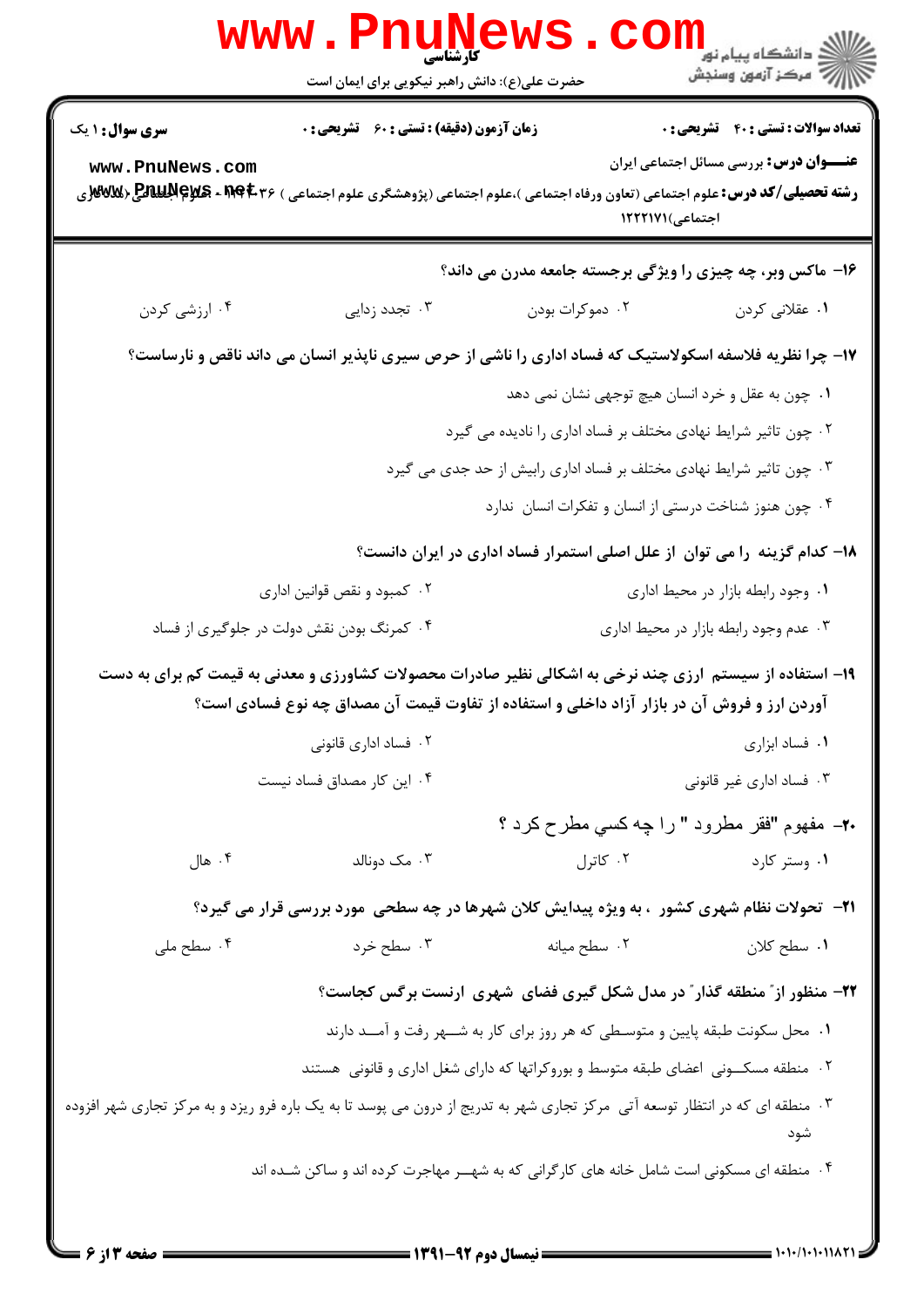| W W W                                                                                 | کارشناسی<br>حضرت علی(ع): دانش راهبر نیکویی برای ایمان است                                                                                       |                                                                           | ر دانشڪاه پيام نور "<br> 7 مرڪز آزمون وسنڊش    |
|---------------------------------------------------------------------------------------|-------------------------------------------------------------------------------------------------------------------------------------------------|---------------------------------------------------------------------------|------------------------------------------------|
| <b>سری سوال : ۱ یک</b>                                                                | <b>زمان آزمون (دقیقه) : تستی : 60 ٪ تشریحی : 0</b>                                                                                              |                                                                           | <b>تعداد سوالات : تستی : 40 - تشریحی : 0</b>   |
| www.PnuNews.com                                                                       | <b>رشته تحصیلی/کد درس: ع</b> لوم اجتماعی (تعاون ورفاه اجتماعی )،علوم اجتماعی (پژوهشگری علوم اجتماعی ) <b>۱۹۹۴۰۰ × PAUP (PAU) (WW</b> ر <b>W</b> | اجتماعی)۱۲۲۲۱۷۱                                                           | <b>عنـــوان درس:</b> بررسی مسائل اجتماعی ایران |
|                                                                                       | ۲۳- ماکس وبر،  توزیع فرصت های زندگی و الگوهای قشربندی اجتماعی را ناشی از چه چیز می داند؟                                                        |                                                                           |                                                |
|                                                                                       | ۰۲ توزیع ناهمگون و نامتعادل تحصیلات                                                                                                             |                                                                           | ۰۱ توزیع ناهمگون و نامتعادل قدرت               |
|                                                                                       | ۰۴ توزیع ناهمگون و نامتعادل ثروت                                                                                                                |                                                                           | ۰۳ توزیع ناهمگون و نامتعادل منزلت              |
| ۲۴- در دهه ۱۳۵۰ مطالعات روستایی انجام شده در ایران بیشتر به چه حوزه ای توجه کرده است؟ |                                                                                                                                                 |                                                                           |                                                |
|                                                                                       | ۰۲ اهداف و آرمانهای انقلاب اسلامی ایران                                                                                                         |                                                                           | ۰۱ فقر روستاییان و بررسی وضعیت اشتغال          |
|                                                                                       | ۰۴ نظام های بهره برداری و مهاجرت های روستایی                                                                                                    | ۰۳ نظام های زمین داری و مشکلات خوش نشینان                                 |                                                |
|                                                                                       | ۲۵– مهمترین عامل بازدارنده توسعه یکپارچه و پایدار جامعه و اقتصاد روستایی چیست؟                                                                  |                                                                           |                                                |
|                                                                                       |                                                                                                                                                 | ٠١ عرضه بيش از حد نيروى كار كشاورزى در روستا                              |                                                |
|                                                                                       |                                                                                                                                                 | ۰۲ سنتی و غیر مدرن بودن شرایط اجتماعی و اقتصادی زندگی در روستا            |                                                |
|                                                                                       |                                                                                                                                                 |                                                                           | ۰۳ نازل بودن بهره وری و تخریب منابع روستا      |
|                                                                                       |                                                                                                                                                 |                                                                           | ۰۴ عدم روحیه نو خواهی بیشتر روستاییان          |
|                                                                                       | ۲۶- نخستین کسی که به شناخت زندگی روستاییان با روش مورد قبول جامعه شناسی همت گماشت چه کسی بود؟                                                   |                                                                           |                                                |
| ۰۴ شاپور راسخ                                                                         | ۰۳ جلال آل احمد                                                                                                                                 | ۰۲ عجمی                                                                   | ٠١. صفي نژاد                                   |
|                                                                                       | <b>۲۷</b> - پدیده ای مانند آسیلی زدن ؒ و ؍پشت دستی ؒ در افکار عمومی زیر چه عنوانی رده بندی می شوند؟                                             |                                                                           |                                                |
| ۰۴ خشونت                                                                              | ۰۳ معضل                                                                                                                                         | ۰۲ آسیب                                                                   | ۰۱ تربیت                                       |
|                                                                                       | ۲۸– تقسیم نابرابر اقتدار و تقسیم نابرابر شانس های زندگی تظاهرات خارجی چه نوع خشونتی هستند؟                                                      |                                                                           |                                                |
| ۰۴ ساختاری                                                                            | ۰۳ فردی                                                                                                                                         | ۰۲ بدنی                                                                   | ۰۱ روانی                                       |
|                                                                                       |                                                                                                                                                 | ۲۹- کدام گزینه زیر از ویژگی های خشونت خانوادگی در ایران است؟              |                                                |
|                                                                                       |                                                                                                                                                 | ٠١ سازمان هاى نظارتــى نظارت خاصـى روى آن دارند                           |                                                |
|                                                                                       |                                                                                                                                                 |                                                                           | ۰۲ رفتاری غیر طبیعی و غیر مجاز تلقـی می شود    |
|                                                                                       |                                                                                                                                                 | ۰۳ پنهان است و بنابراین در محیط خصوصی خانواده رخ می دهد                   |                                                |
|                                                                                       |                                                                                                                                                 | ۰۴ نهی اجتماعی خاصی در مورد رفتار خشن اعضای خانواده نسبت به هم وجود ندارد |                                                |
|                                                                                       | ۳۰- اولین افرادی که در مغرب زمین برای روسپی ها و روسپی خانه ها مجوز صادر کردند چه کسانی بودند؟                                                  |                                                                           |                                                |
| ۰۴ يونانيان                                                                           | ۰۳ فرانسويان                                                                                                                                    | ۰۲ رومیان                                                                 | ۰۱ مصریان                                      |

**DESIMATE** 

 $\sim$ 

 $1.5.5$ 

i a njëtë a një

t,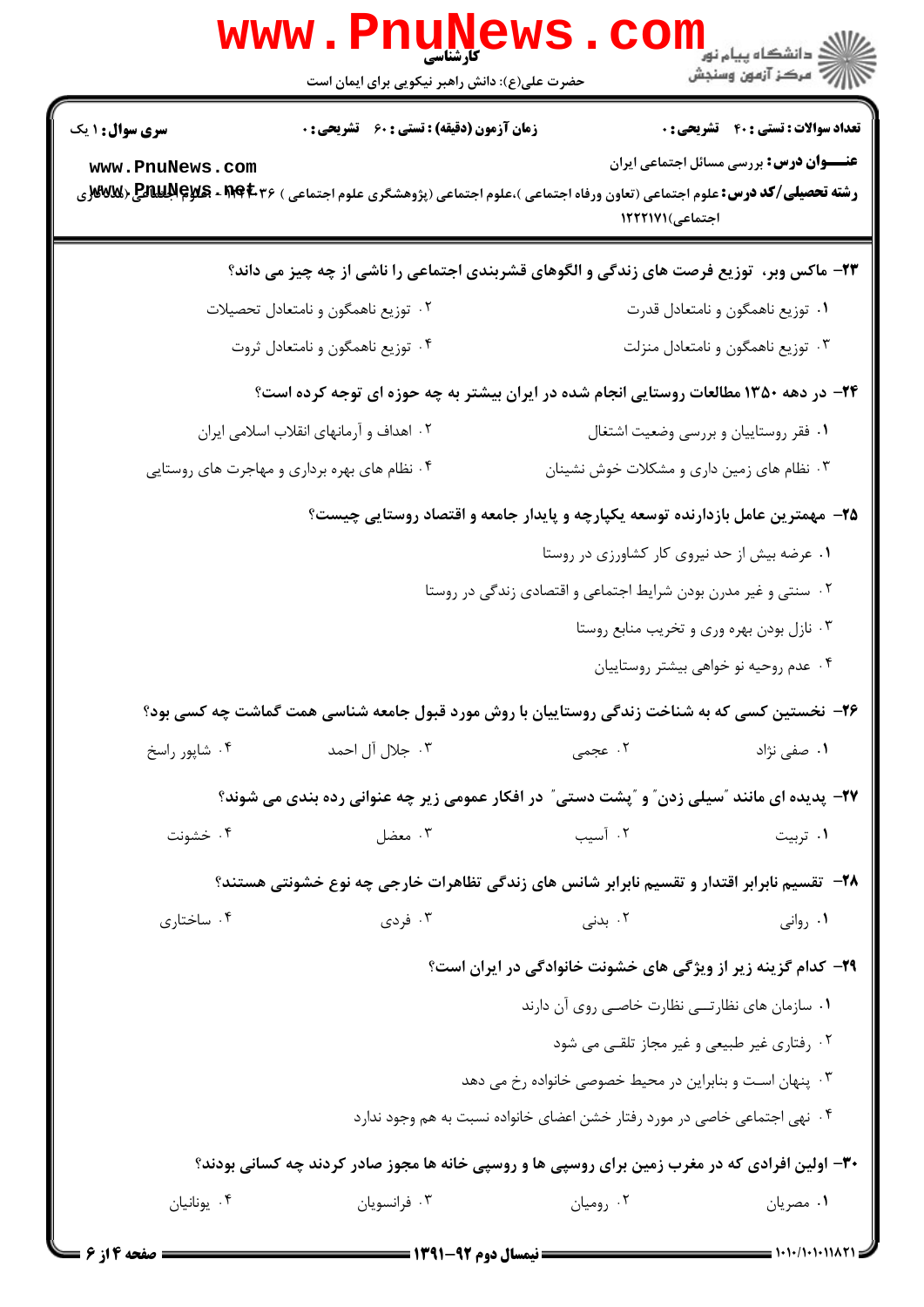| <b>سری سوال : ۱ یک</b> | <b>زمان آزمون (دقیقه) : تستی : 60 ٪ تشریحی : 0</b>                                                                                           |                                                               | <b>تعداد سوالات : تستي : 40 ٪ تشريحي : 0</b>   |
|------------------------|----------------------------------------------------------------------------------------------------------------------------------------------|---------------------------------------------------------------|------------------------------------------------|
| www.PnuNews.com        | <b>رشته تحصیلی/کد درس: ع</b> لوم اجتماعی (تعاون ورفاه اجتماعی )،علوم اجتماعی (پژوهشگری علوم اجتماعی ) <b>۱۹۹۴۰۰ MWAX به BAWAN به BAWA</b> X. | اجتماعی)۱۲۲۲۱۷۱                                               | <b>عنـــوان درس:</b> بررسی مسائل اجتماعی ایران |
|                        | ۳۱– به نظر پارسونز دست زدن به تخریب اموال عمومی و مصرف مواد مخدر در بین جوانان به چه دلیل است؟                                               |                                                               |                                                |
|                        |                                                                                                                                              |                                                               | ٠١ فرد گرايي و استقلال شخصيتي مفرط             |
|                        |                                                                                                                                              |                                                               | ۰۲ روحیه تنوع طلبی و کنجکاوی آنان              |
|                        |                                                                                                                                              | ۰۳ بحران اقتصادی و مدیریتی حاکم بر کشورها                     |                                                |
|                        |                                                                                                                                              | ۰۴ پاسخ به احساس بی کفایتی، احساس ناایمنی و بی عدالتی         |                                                |
|                        | ۳۲- "جک یانگ" در بررسی جرم و انحراف تغییرات کدام ارکان جامعه را مورد توجه قرار می دهد؟                                                       |                                                               |                                                |
|                        | ۰۲ خانواده ، وضعیت شغلی و اجتماعات محلی                                                                                                      |                                                               | ۰۱ بازار، دولت و آموزش و پرورش                 |
|                        | ۰۴ آموزش و پرورش ، مذهب و سیاست                                                                                                              |                                                               | ۰۳ بازار ، دولت و خانواده                      |
|                        |                                                                                                                                              | ۳۳- کدام گزینه در خصوص فرار مغزها صحیح است؟                   |                                                |
|                        | ۰۱ فرار مغزها فرایندی است که بر محمل یک رابطه نامتعادل بین کشورهای صنعتی شکل می گیرد                                                         |                                                               |                                                |
|                        |                                                                                                                                              | ۰۲ به لحاظ تاریخی ریشه در روابط کشورهای آمریــکا و سوئیس دارد |                                                |
|                        | ۰۳ در ابتدا بیانگر انگیزش مهندسان و پزشکان انگلیسی برای مهاجرت به امریکا با هدف درامد بیشتر بوده است                                         |                                                               |                                                |
|                        |                                                                                                                                              | ۰۴ نتیجه نهایی این فرایند به سود کشورهای صنعتی و جهان سوم است |                                                |
|                        | ۳۴– در تحقیق احسان نراقی در مورد فرار مغزها ، کدام گزینه از جمله عوامل برانگیزنده این پدیده ذکر شده است؟                                     |                                                               |                                                |
|                        | ۰۲ اقتباسی بودن و عدم اصالت نظام های آموزشی                                                                                                  |                                                               | ۰۱ انگیزه سود جویی و کسب درآمد بیشتر           |
|                        | ۰۴ نبود وضعیت اقتصادی و فرهنگی مناسب                                                                                                         |                                                               | ۰۳ خلاقیت و نوآوری فراوان در نظام آموزشی       |
|                        |                                                                                                                                              | ۳۵- ″زهلان″ فرار مغزها را متاثر از چه چیز می داند؟            |                                                |
| ۰۴ تکنولوژی            | ۰۳ يادگيري                                                                                                                                   | ۰۲ توسعه                                                      | ۰۱ رشد                                         |
|                        | ۳۶−   سوء استفاده از موقعیت ، قدرت و منابع عمومی با هدف کسب منافع شخصی اشاره به کدام مساله دارد؟                                             |                                                               |                                                |
| ۰۴ فساد                | ۰۳ ربا $\cdot$                                                                                                                               | ۰۲ رشوه                                                       | ۰۱ سود                                         |
|                        |                                                                                                                                              |                                                               |                                                |